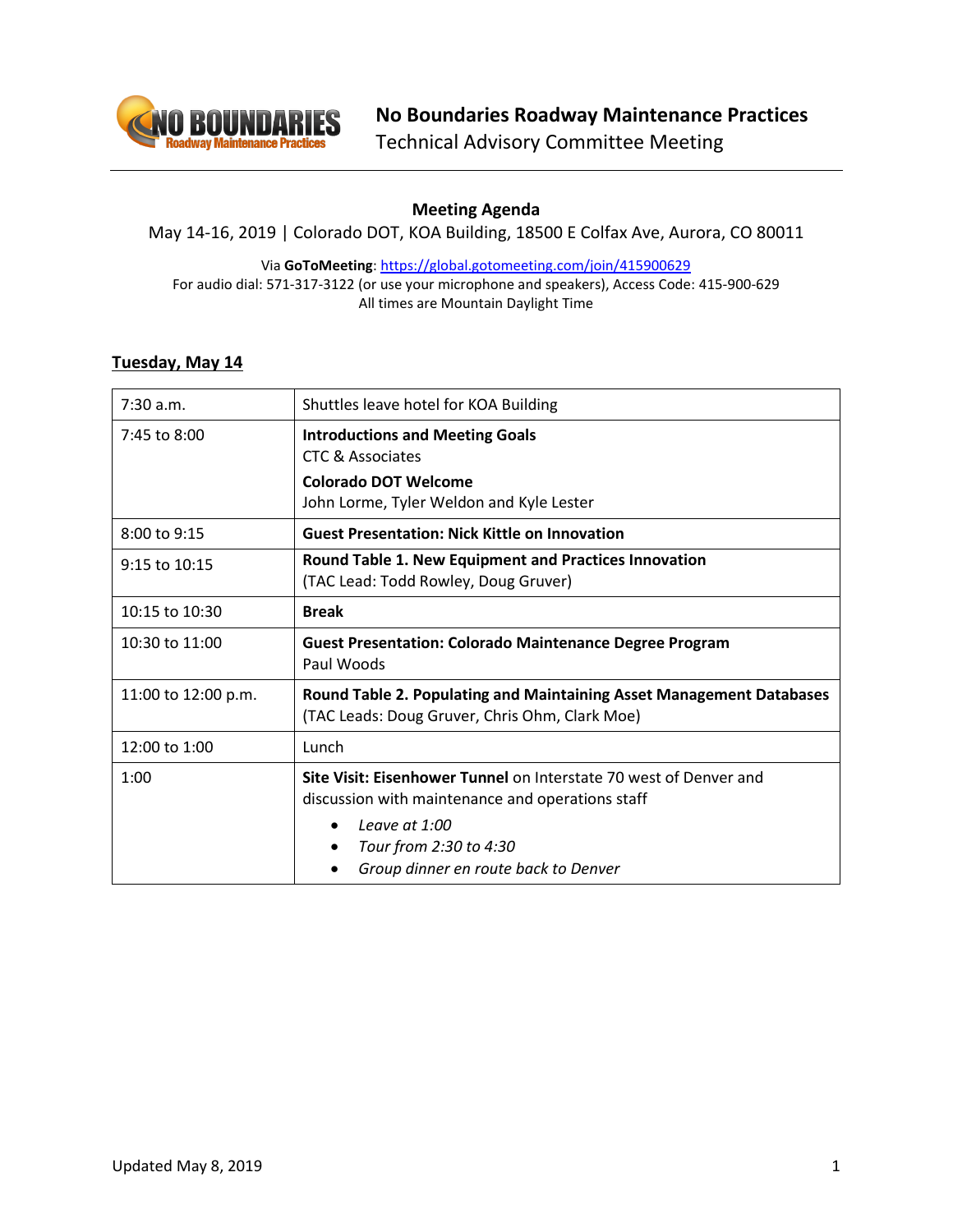

# **Meeting Agenda**

May 14-16, 2019 | Colorado DOT, KOA Building, 18500 E Colfax Ave, Aurora, CO 80011

Via **GoToMeeting**[: https://global.gotomeeting.com/join/415900629](https://global.gotomeeting.com/join/415900629) For audio dial: 571-317-3122 (or use your microphone and speakers), Access Code: 415-900-629 All times are Mountain Daylight Time

### **Wednesday, May 15**

| 7:30 a.m.          | Shuttles leave hotel for KOA Building                                                                                                       |
|--------------------|---------------------------------------------------------------------------------------------------------------------------------------------|
| 8:00 to 8:30       | <b>Guest Presentation: Idaho Transportation Department</b><br><b>Scott Malone</b>                                                           |
| 8:30 to 9:30       | Round Table 3. Role of Maintenance in Emergency Management<br>(TAC Lead: Cruz Wheeler)                                                      |
| 9:30 to 10:00      | CDOT Presentation: Truck-mounted attenuators / connected vehicles pilot<br>Tyler Weldon                                                     |
| 10:00 to 10:15     | <b>Break</b>                                                                                                                                |
| 10:15 to 10:45     | <b>Guest Presentation: Colorado DOT Pollinator Highway</b><br>Dan Perez, Division of Highway Maintenance, and Mike Banovich,<br>Landscaping |
| 10:45 to 11:15     | <b>Pollinator CCAA Update</b><br>Stephanie Dobbs, Illinois DOT, and Dan Salas, Cardno                                                       |
| 11:15 to 11:45     | <b>Guest Presentation: Colorado DOT Process Improvement</b><br><b>Gary Vansuch</b>                                                          |
| 11:45 to 12:15     | <b>Collaboration with TRB and AASHTO</b><br>James Bryant, Brian Hirt                                                                        |
| 12:15 to 1:15 p.m. | Lunch                                                                                                                                       |
| 1:15 to 3:30       | Site Visits near the KOA building<br>CDOT sign shop<br>Truck-mounted attenuators<br>$\bullet$<br>Water quality training facility            |
| 3:40 to 4:00       | <b>Recruitment and Engagement at Ohio DOT</b><br>Doug Gruver                                                                                |
| 4:00 to 5:00       | <b>Round Table 4: Public Service Requests</b>                                                                                               |
|                    | Dinner on your own                                                                                                                          |